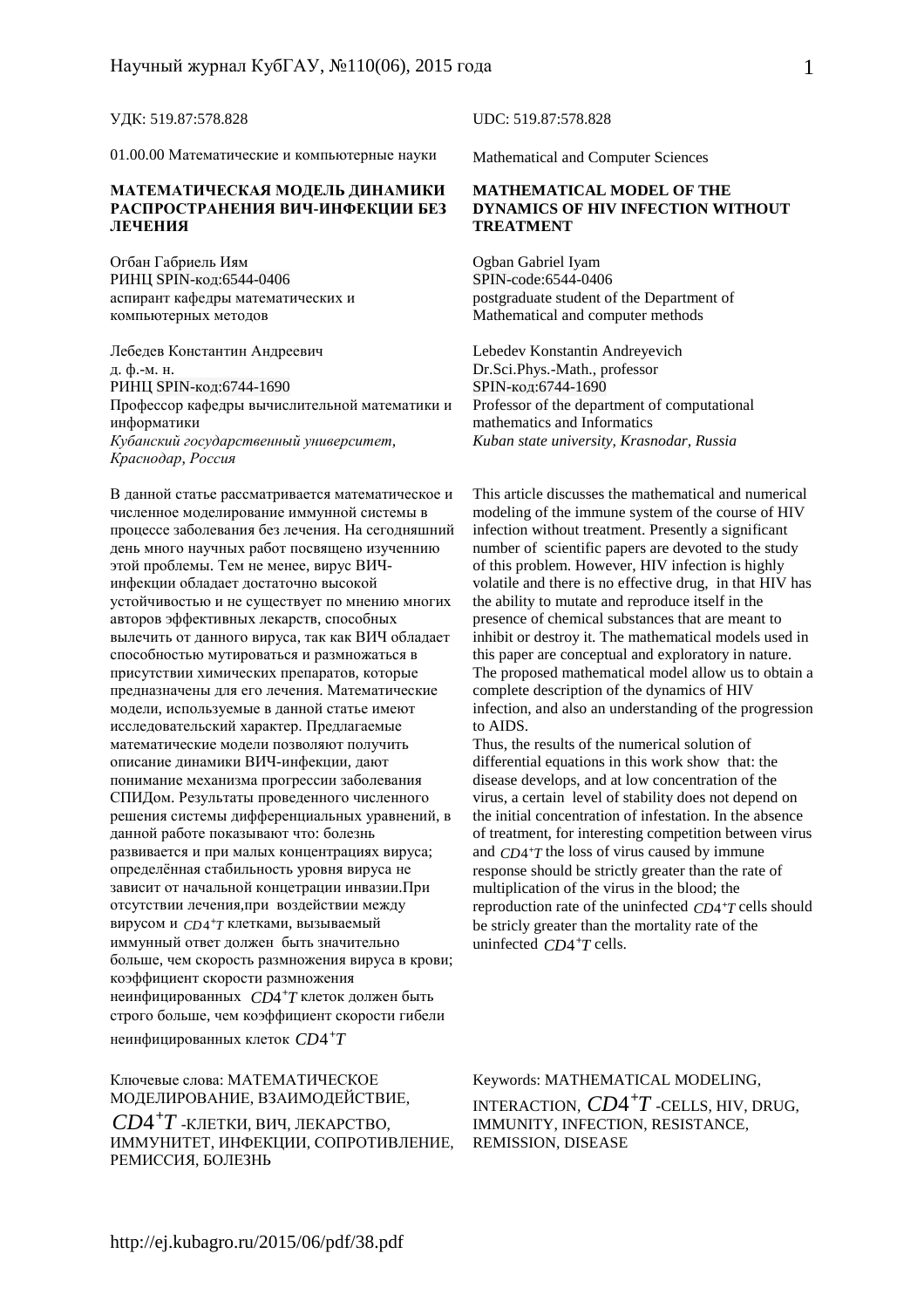## 1. **INTRODUCTION**

HIV infection is a slowly progresive disease [1] caused by the human immunodeficiency virus (HIV) [2,3].In the literature are mathematical models that describe the complex dynamics of the reaction of the immune system with the viruses present in it [4,5,6,7,8,]. These include infections, replications and mutations of viruses, antigen recognitions, activations and proliferations of lymphocytes, encounters and interactions of virions and lymphocytes.When a body is infected with HIV, the response against the pathogen gradually disrupts the immune system as the lymphocytes cells are infectecd and this makes the immune system not to function to its optimum capacity. However, most of the models make a simplifying assumption concerning the location of the infection (blood). The reason is to ensure that the equations are all scaled appropriately and there is no flow to or from outside compartments [9]. On the contrary, other body compartments also play important roles in disease progression. It has been shown that damage in the lymphoid tissue as a consequence of an infection leads to limited construction of T cells after antiretroviral therapy [10]. Most interesting in these models was the behaviour of the uninfected  $CD4+T$  clls in the course of the disease.This variable rapidly declines within the first few days after infection has taken place. This steep decline was ascribed to a sudden increase in the prevalence of apoptosis. Management of diseases arising from HIV infection includes the use of antiretroviral therapy. There are works that attempt to predict effects of these drugs on the disease [11,12,13]. However, the HIV disease is highly volatile and there are no effective drugs [13,14], in that HIV has the ability to mutate, evolve and reproduce itself in the presence of chemical substances that are meant to inhibit or destroy it. In this situation the virus, makes copies of itself that are not sensitive to the chemical substance (resistance effect) [12,15]. HIV undergoes a continual process of evolution after primary infection, and it seems that the balance between evolutionary pressures on HIV and the success of the virus population in adapting to these pressures are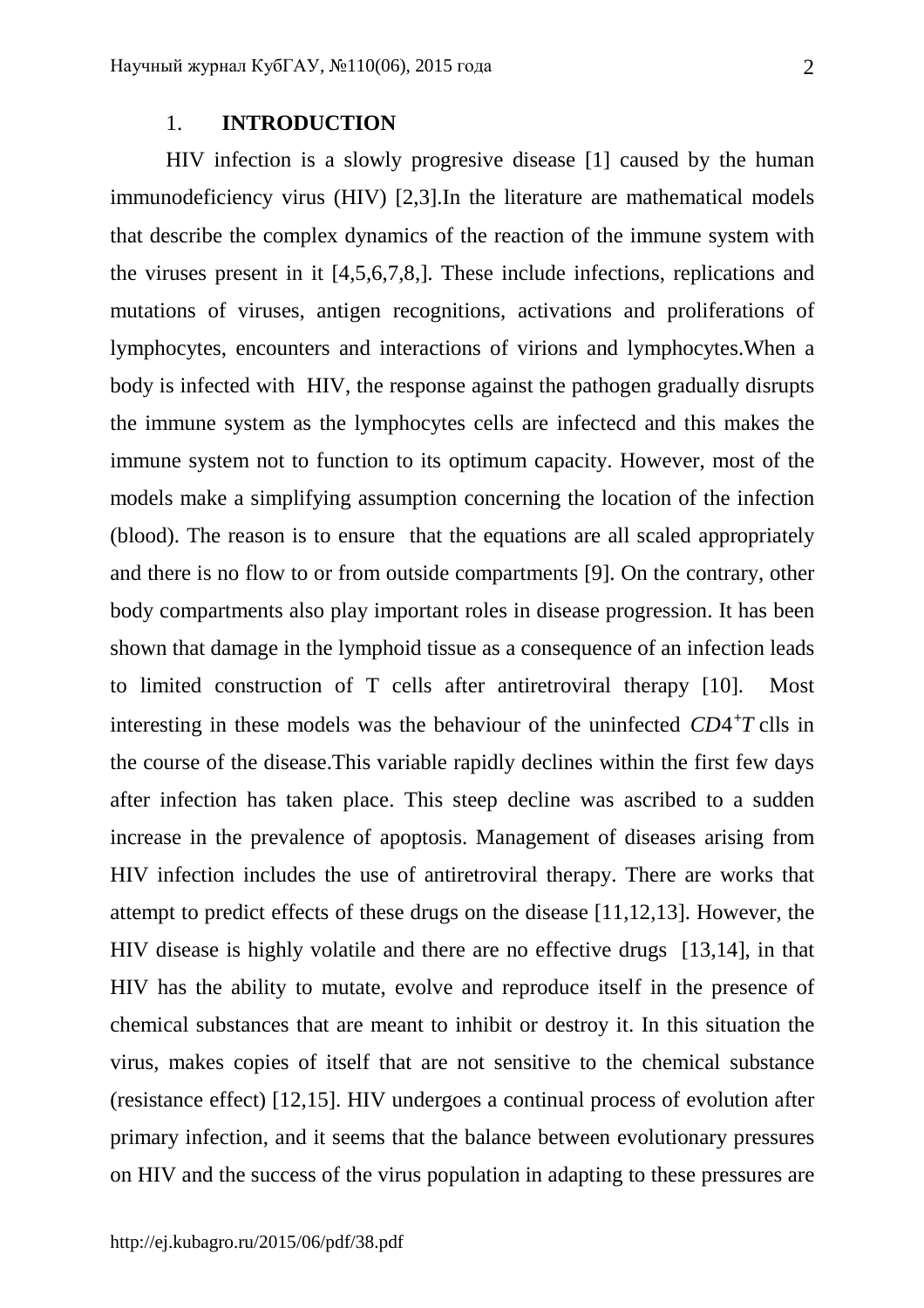the major determinants of the rate of disease progression. In the body as a whole, this ongoing struggle is reflected in the level of viral load and the  $CD4+T$  cell count, but within the virus population this struggle is evident in changes in the genetic characteristics of viruses [5]. Another problem is that all chemical substances capable of destroying the HIV virus are highly toxic and harmful even though they are meant to reduce infection in the body[16, 17].

In this article, we consider the well-known model of Webb and Kirschner [15], which simulates the human immune system; however, attention is given to a more detailed study of the behaviour at large time intervals. The problem of investigating the stability of the computational scheme to the initial data is considered.

The ability of an organism to defend itself against pathogens and toxins and to avoid infections and diseases is called immunity. This is basically provided by the immune system, which is composed primarily of individual cells spread throughout the body, rather than forming into organs. They are two broad branches of the immune system; innate and adaptive immunity. Adaptive immunity otherwise known as the specific immunity provides pathogen- specific immunity in vertebrates. It is basically composed of T-lymphocyte and Blymphocyte cells. According to the composition of the adaptive system, it can be further divided into two categories; humoral immunity and cell-mediated immunity. The adaptive immunity is very special as it is present only in vertebrates, and is able to recognize different antigens in a very precise way[18].

# 2. **THE CLONAL SELECTION THEORY**

In response to specific antegens invading the body, the clonal selection theory has been used to explain the functions of cells (lymphocytes) of the immune system. This concept which was introduced by an Australian doctor, Frank Burnet in 1957 in an attempt to explain the formation of diversity of antibodies during initiation of the immune system, has become widely accepted model for how the immune system responds to infection, and how cirtain types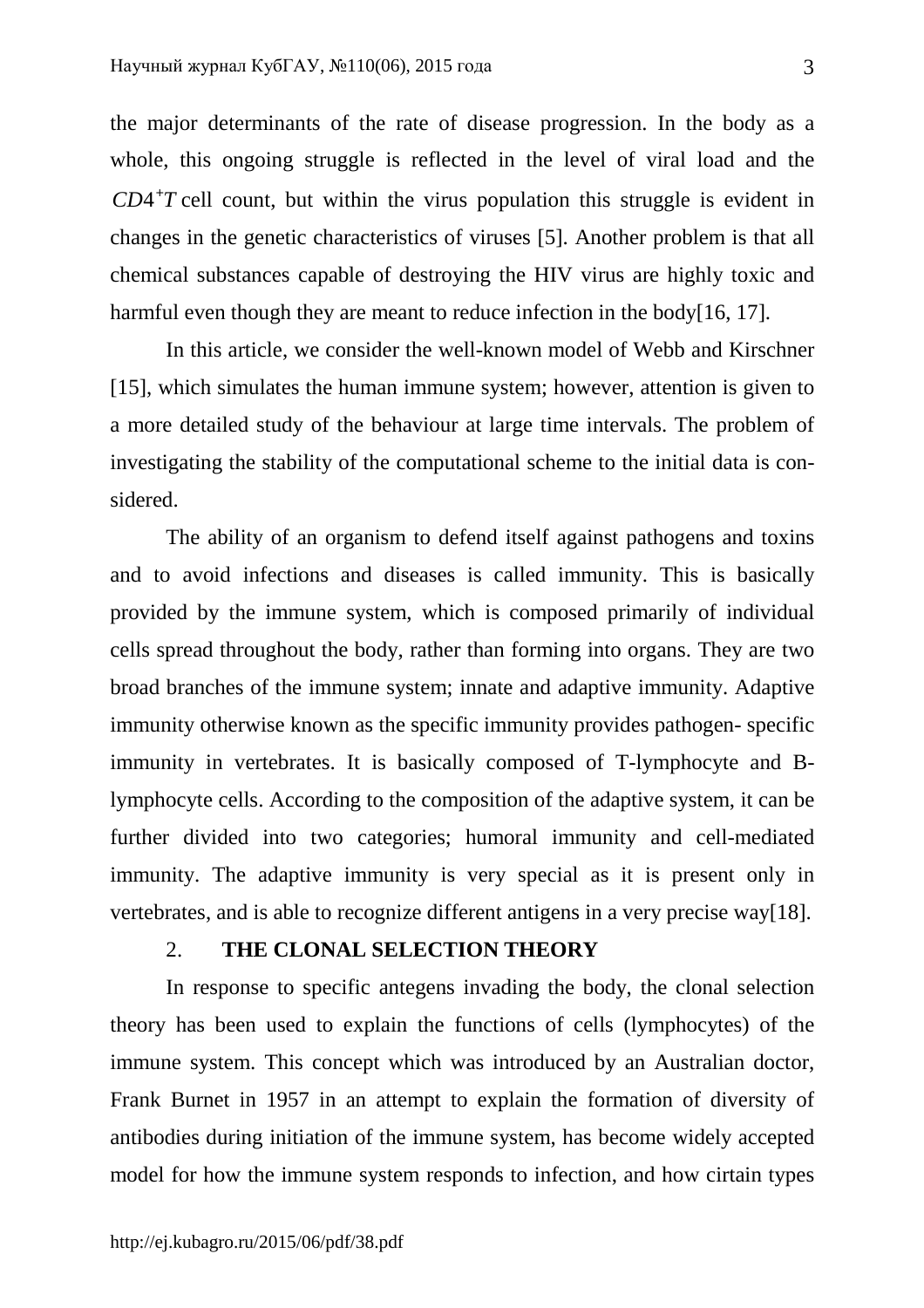of *B* and *T* lymphocytes are selected for destruction of specific antigen [9]. The *B* and *T* lymphocytes are cells that originate from a common limphoid progenitor in the bone marrow. The theory is an explanation of the mechanism of antibody specifity [9].

Each lymphocyte has a unique receptor (antibody) on its surface. These antibodies are proteins that bind with harmful foreign bodies to neutralize them. If the cells receptors matches with that of the antigens then they bind together and the antigen is destroyed. Clonal selection is part of the primary immune response. A primary immune response takes place when a foreign substance enters the body and the body evokes an immune response in order to get rid of the substance. While traveling through the body the antigen will meet the lymphocyte that has on its body the receptor that matches that of the antigen.

A chemical change is triggered as the lymphocyte and the antigen connect. Being activated, the lymphocyte is caused to rapidly proliferate and create many clones of itself. The body will keep multiplying prolific amounts of the lymphocyte cells in order to inhibit the antigen and prevent infection.

The lymphocyte in the course of proliferation create two types of cells. These are the effector cells and the memory cells. Created for immediate immunological defence, the effector or B and T lymphocytes are short lived cells. However, the memory cells which are not active during the primary immune response play a very important role during the secondary immue response.

Effector cells are cells that are created to perform a specific function in response to a particular stimulus. Effector B cells are called plasma cells and secrete antibodies. Effector T cells are divided into helper T cells and Cytotoxic T cells. Helper T cells produce cytokynes. These are protein molecules produced when an antigen is detected to aid in cell to cell communication during immune response. Cytotoxic T cells destroy the cells that are infected or cells that have been damaged by the antigen in question. The memory cells are composed of

4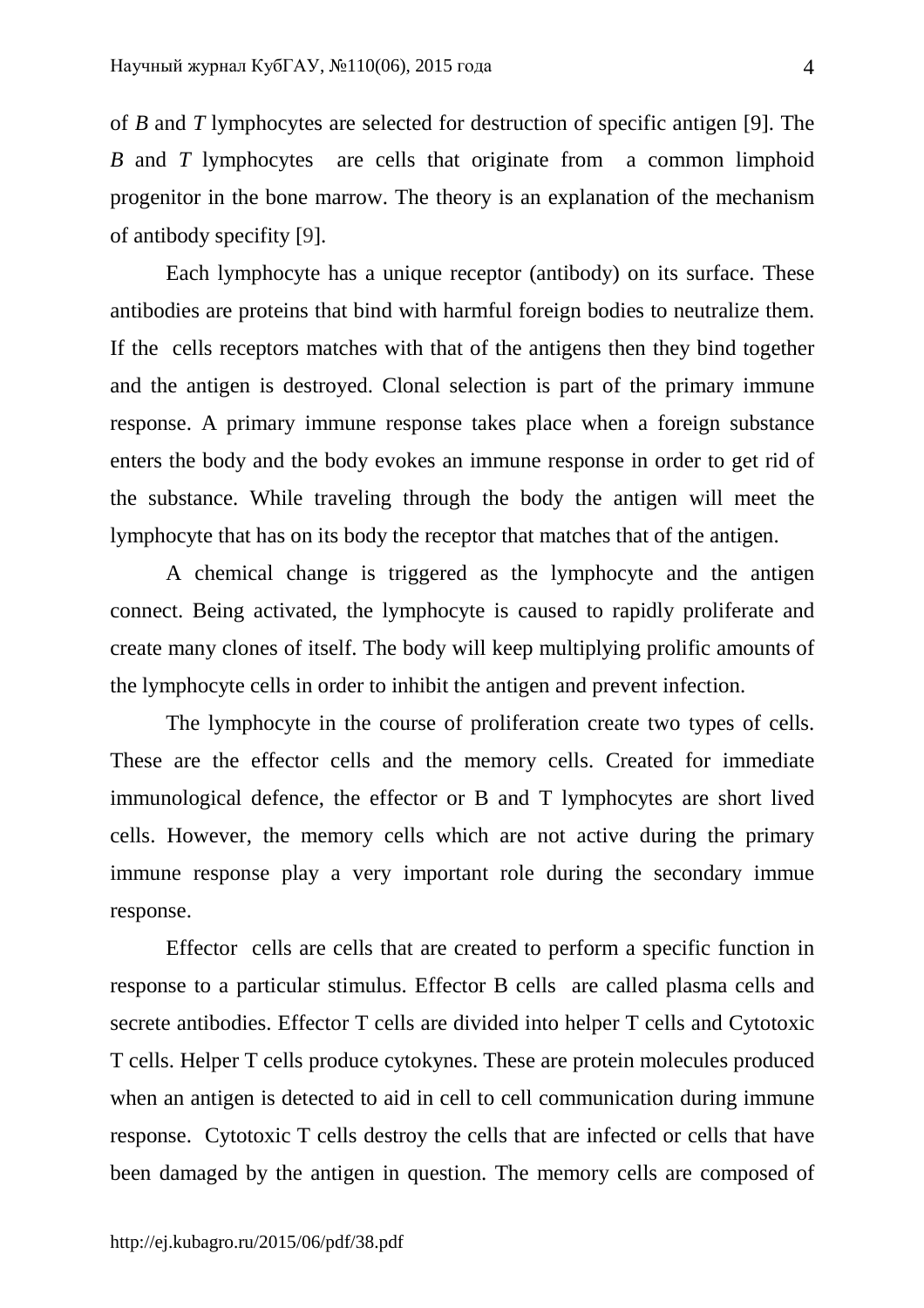some of the B and T cells created.They retain knowledge of the particular antigen. If that same antigen enters the body again, a secondary response is triggered and the action is very swift. A schematic diagram of an immune response is shown below.



Figure 1: Schematic diagram of an immune response

### **3. GENERAL PRESENTATION OF HIV INFECTION**

HIV Human immunodeficiency virus (HIV) infection has now spread to every country in the world. According to estimates by WHO and UNAIDS, 35million people were living with HIV globally at the end of 2013. That same year, some 2.1 million people became newly infected, and 1.5 million died of AIDS-related causes [14, 19].The scourge of HIV has been particularly devastating in sub-Saharan Africa and South Africa, but infection rates in other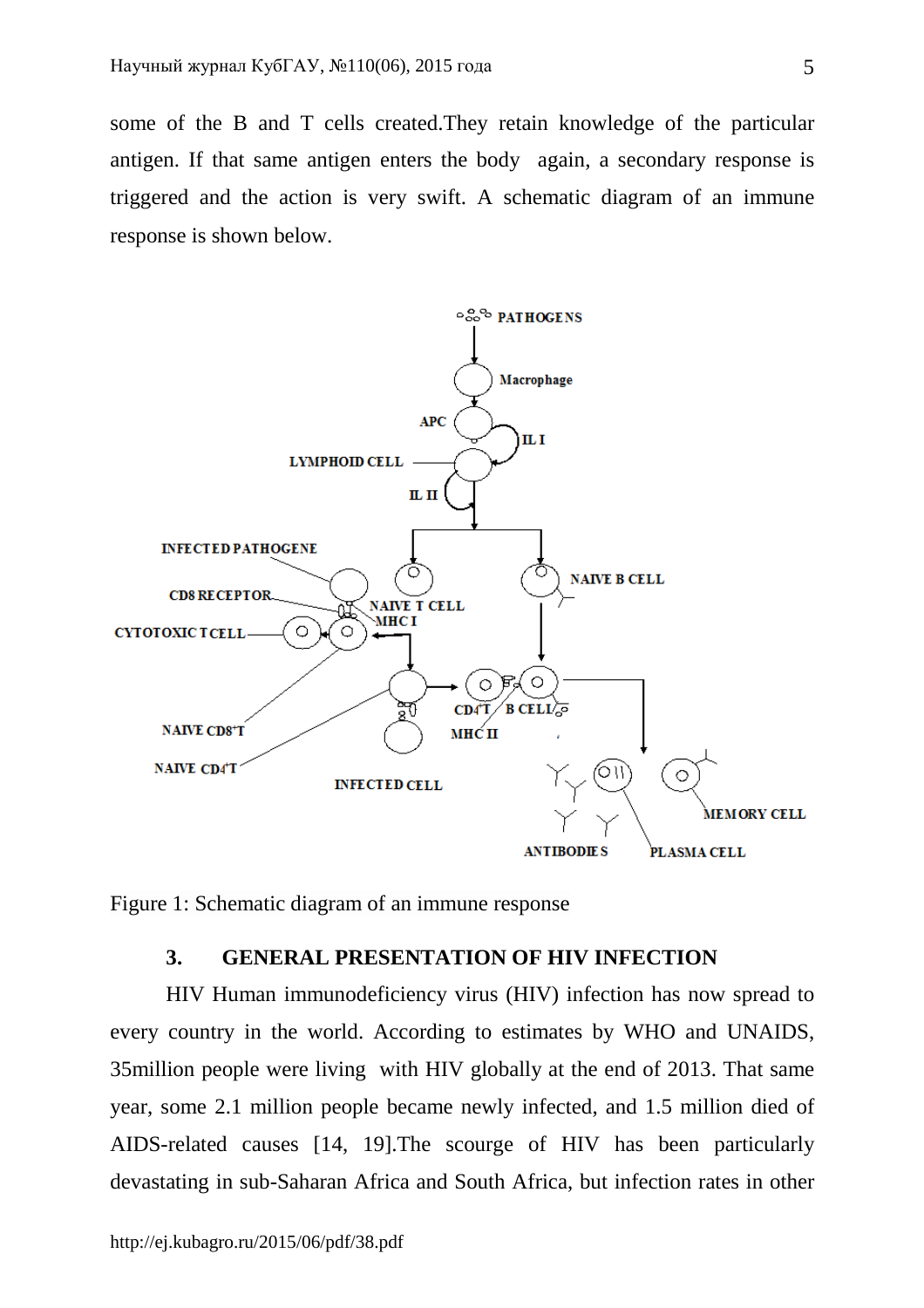countries remain high. In the United States, approximately 1 million people are currently infected [20].

The course of HIV infection follows a general partten, eventhough they can be variation from patient to patient [6, 19]. The central component orchestrating the generation of the immune response  $CD4+T$  helper cells is the target of HIV. Macrophages and the dendritic cells which are also involve in the generation of specific immune response are also infected by HIV. In the first three to six weeks after infection, the viral load increases exponentially [5, 6, 14]. After one to two weeks following infection, the cellular immune response kicks in , there after the humoral response for between four to eight weeks. Commonly referred to as the primary infection or the initial phase, the early phase shares many similarities with acute infections. The viral load decreases and settles to a more or less constant value for several years with the onset of the cellular immune response. This asymptomatic or chronic phase is referred to as the second phase. During this time, it may appear as if the virus is resting in this phase, but there is a rapid turnover of infected cells and it is the cellular and humoral immune response that keep the viral loads to a constant level. This level is referred to as the set point viral load [5]. The infection remains asymptomatic for years before the virus within host sufficiently increases [21] and the population of host  $CD4+T$  cells decreases because they are the primary target of the virus. The third stage which is characterized by a dramatic loss of  $CD4+T$  cells and a strong increase in the viral load leads to the development of AIDS. The onset of AIDS has been clinically defined as the point at which the  $CD4+T$  cells count in the blood falls below 200 per  $\mu$ *l*. Disease progression is associated with the evolution of specific variants that are more virulent and pathogenic. To significantly suppress viral replication and to delay disease progression in many patients antiretroviral drug therapy has successfully been used. The mechenism by which these drugs act is two fold: reverse transcriptase inhibitors interfer with the process of reverse transcription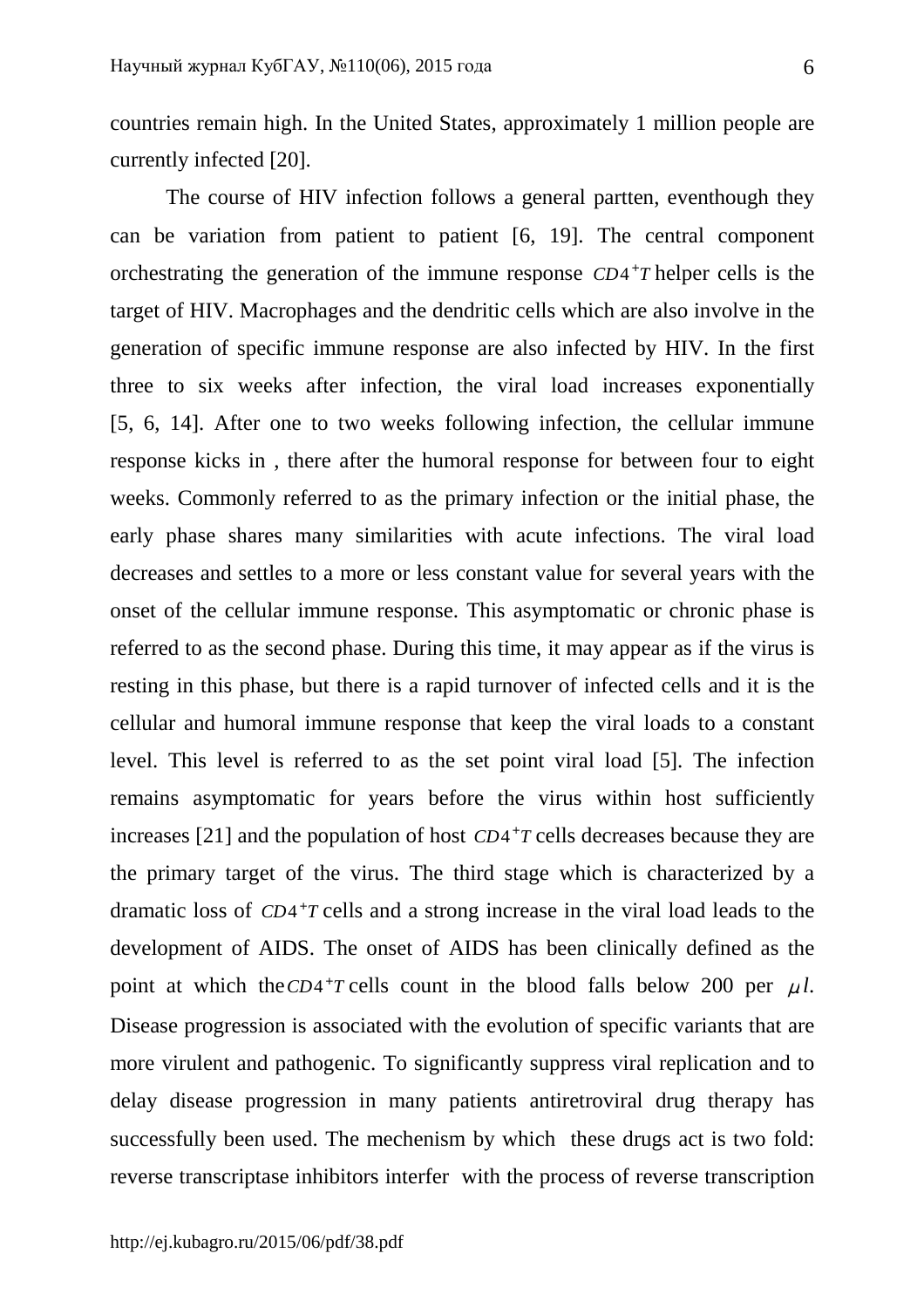and prevent the virus from infecting a cell; protease inhibitors prevent the assembly of new infectious virus by an infected cell. However, the infected cell remains unaffected and provide a viral reservoir because HIV integrates into the host genome. While most productively infected cells have a relatively short lifspan, many cells are latently infected and are long lived. Thus virus eradication by drug therapy is not possible during the life time of the host. A scematic diagram of HIV live circle is shown in figure 2.



Figure 2.HIV life cycle

However, they have been new insight into the dynamics of this population during HIV infection [3, 15, 21]. These studies identified the turnover rates and life spans of both  $CD4+T$  cells and virus by measuring their rate changes in patients subjected to strong antiviral agents. The simulations indicate that to preclude resistance, antiretroviral drugs must be strong enough and act fast enough to drive viral population below a threshold level. Below the threshold level, remission takes place. These studies have led to a new conceptual view of the HIV infected immune system as a hyper-dynamic process [15]. The model we present here derives from [15] in that it assumes certain terms in the differential equations representing population interaction.

### 4. **CYTOTOXIC T LYMPHOCYTE (CTL) FACTOR IN**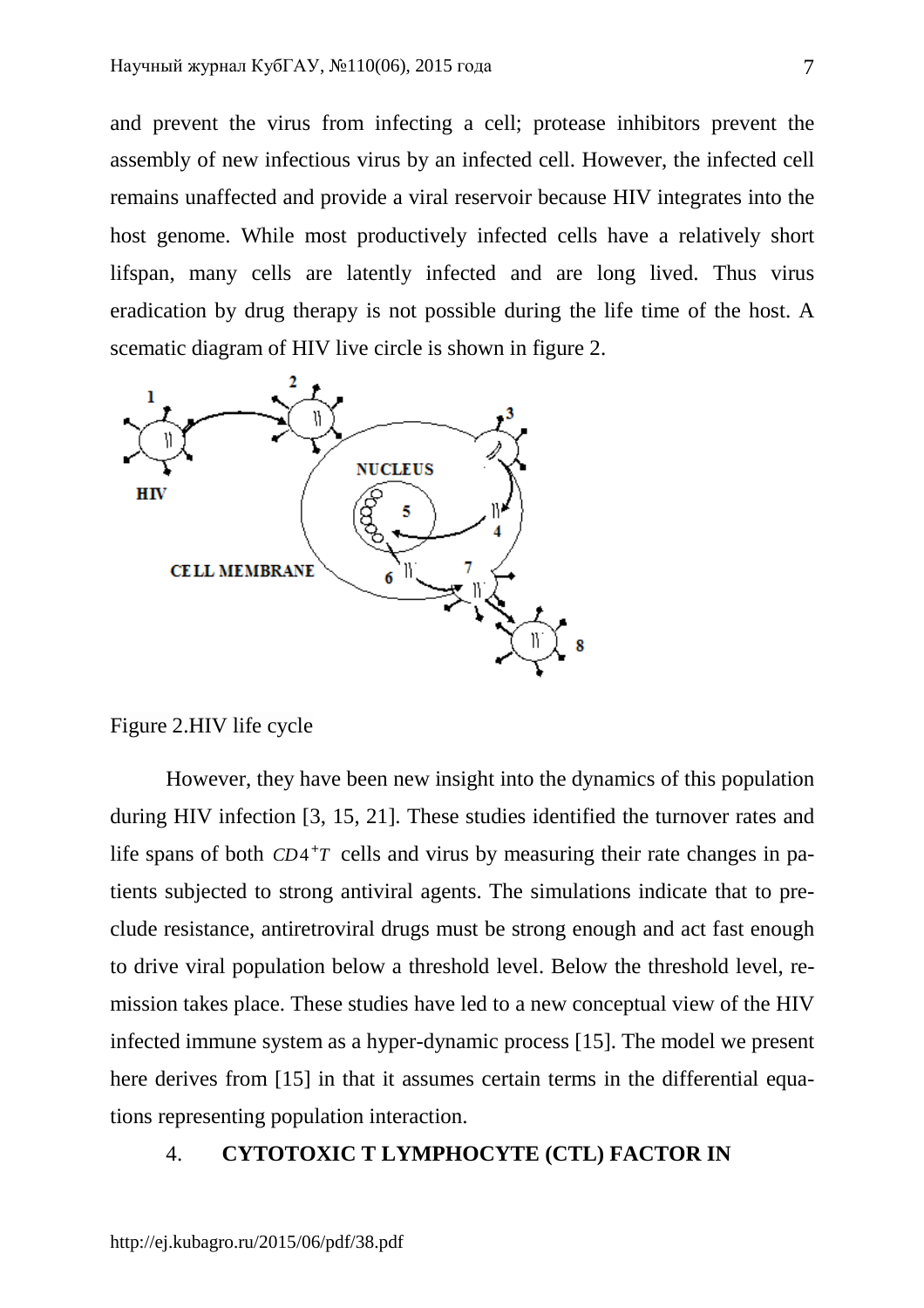### **REMISSION.**

As mentioned above, while successful therapy can suppress virus load, complete virus eradication is not possible under normal circumstaces because of long-lived latent infected cells. If antiretroviral therapy is strong enough and act fast enough to drive the viral load below a threshold level, remission occurs. It is therefore necessary to consider factors that could result in long term immune mediated control of HIV in the absence of drugs.

During immune response, cytotoxic T cell (CTL) play an important pathogenic role. They are in particular effective at fighting HIV replication [22]. HIV specific helper cells are targeted at the dominant viral variant and their emergence is associated with a rapid fall in viral load before the development of an antibody response. [23]

In the absence of helper T - cells, which slowly decreases during HIV disease, the cytotoxic T cells are unable to keepup with the increasig diverse population of HIV inside the body. As HIV mutates in the body, due to several factors including pressure from antiretroviral medication, these cytotoxic T cells become increasinly irrelevant.

Mathematical models have identified two parameters that influence the dynamics between HIV and specific CTL responses. In the first instnce, CTL activation / proliferation in response to antigen is important for limiting virus load [5] and this has been shown in persistent HIV infection [24]. However, in addition, virus clearance or efficient long term CTL - mediated control also requires antigen independent long - term persistence of memory cytotoxic T lymphocyte pressure (CTLp) [1]. This ensures that immune pressure is maintained on the declining virus population and this drives the virus extinct and remission is maintained. If CTLp are short - lived in the absence of antigen, they will decline after virus load has been reduced to a low level following CD8 mediated activity. This enables the virus to regrow, resulting in an equilibrium describing persistent virus infection in the presence of anongoing CTL response,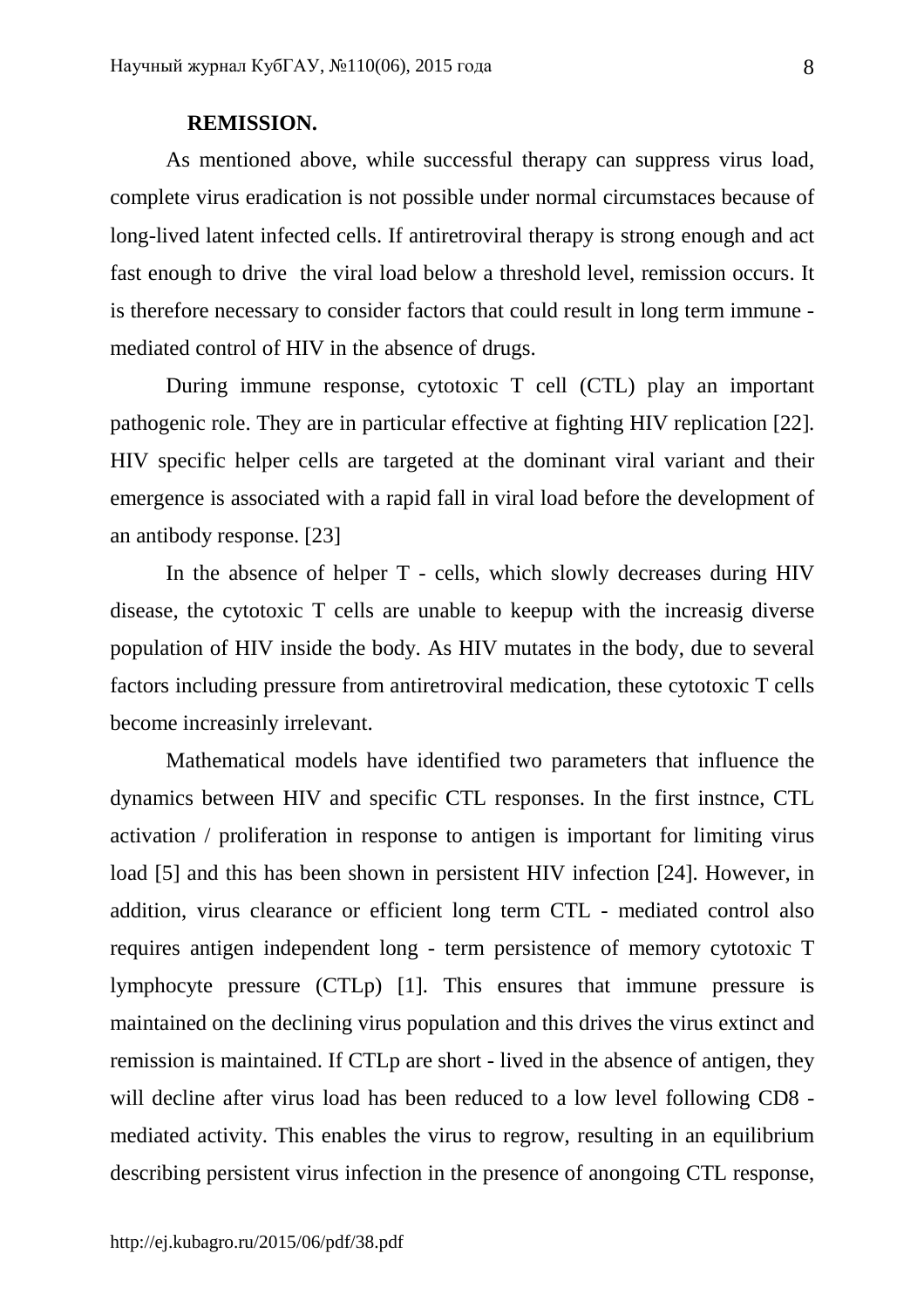maintained by the persisting antigen. Hence, antigen - independent persistence of memory CTLp is required for clearance of infection.

# **5. THE MODEL**

We consider the model of the dynamics of infection in the absence of treatment, and the use of several drugs of intensive care . The model of interaction of the immune system with HIV are described in the following state variables:

- *T* concentration of uninfected *CD*<sup>4+</sup>*T* cells;
- $T_{s}$ - the concentration of  $CD4^+T$  cells infected with HIV;
- *Vs* - concentration of HIV virus.

We note that the model describes the processes in the blood, the replication of the virus and mortality of cells occuring in the limphatic system, as a result the model describes the dynamics observed in the blood variables rather than operating characteristics of infection.

The derivatives with respect to time of these variables satisfy the system of differential equations:

$$
\frac{dT(t)}{dt} = S(t) - mT(t) + l_1(t)T(t)V_s(t) - k_sV_s(t)T(t)
$$
\n(1)

$$
\frac{dT_s(t)}{dt} = k_s V_s(t)T(t) - m_1 T_s(t) - l_2(t)T_s(t)V_s(t)
$$
\n(2)

$$
\frac{dV_s(t)}{dt} = l_s T_s(t) V_s(t) - k_v T(t) V_s(t) - G_s(t)
$$
\n(3)

The system of equation has the initial conditions:

 $T(0) = 600$  *units* / mm<sup>3</sup>;  $T_s(0) = 1$ *unit* / mm<sup>3</sup>;  $V_s(0) = 10$ *units* / mm<sup>3</sup>.

The expressions on the right sides of equations (1)-(3) indicate the following: In equation (1),  $S(t) = S_1 - \frac{S_2 V_s(t)}{R_s V_s(t)}$  $\overline{B_s + V_s(t)}$  $S_2V_s(t)$  $S(t) = S$ *S S S* +  $= S_1 - \frac{b_2}{R}$  $\frac{1}{1} - \frac{B_2 V_s(t)}{B_1 V_s(t)}$  is a function, which represents the source of, uninfected  $CD4+T$  - cells from the thymus and other compartments. Here  $S_1$  and  $S_2$  are constants,  $B_s$  is a saturation constant (saturation ratios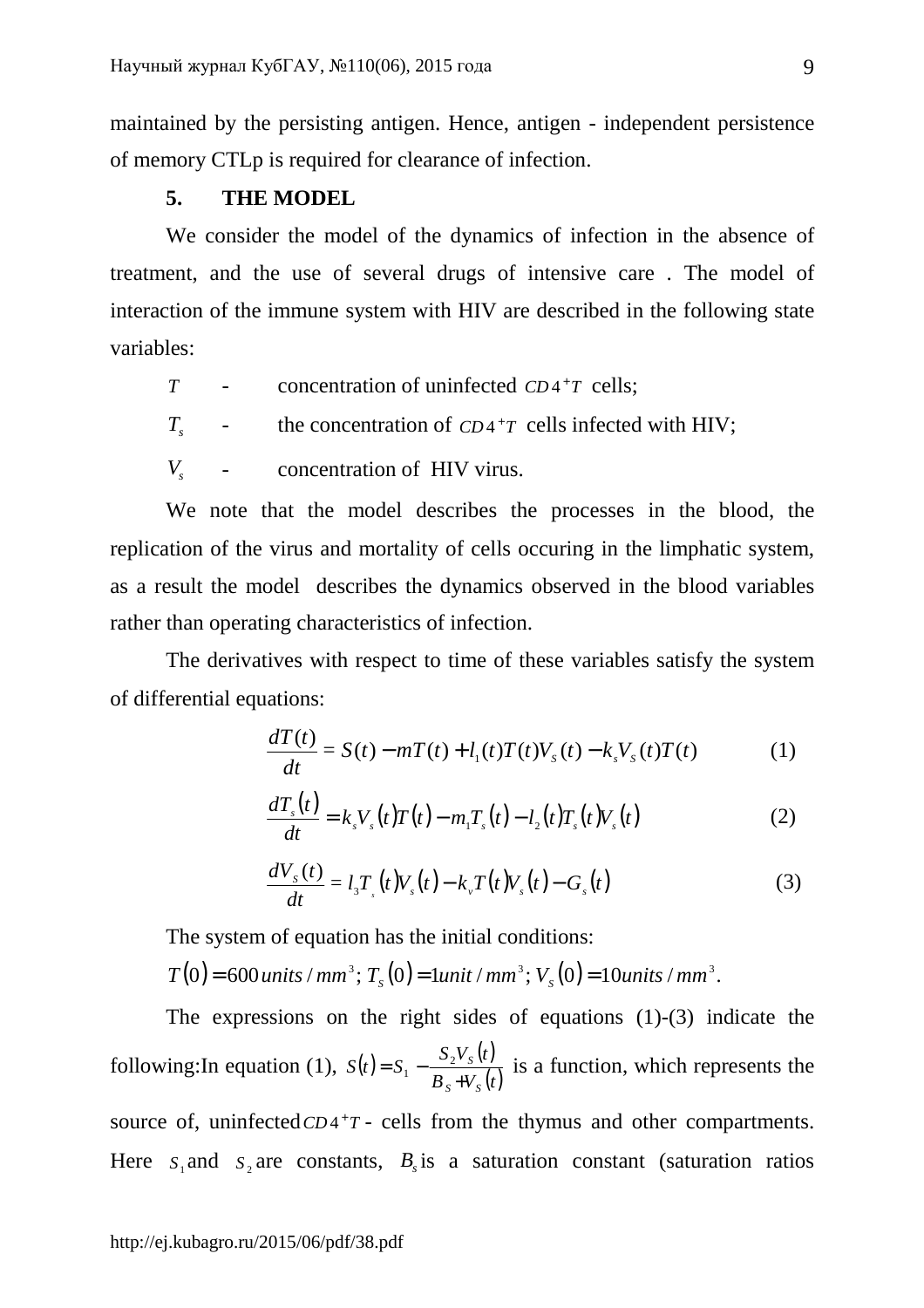introduced into the model to adjust the parameters of growth under great changes in populations during the course of infection and treatment). *m* - is the mortality rate of uninfected  $CD4+T$  - cells (birth rate  $=$ *m* 1  $\int$ ;  $l_1(t)T(t)V_s(t)$  where

$$
l_1(t) = \frac{l_1}{C + V_s(t)}
$$
 and C describes the proliferation rate of  $CD4^+T$  - cells in the

plasma eliciting an immune response, due to the effect of stimulating the immune system antigen; this explains the increased turnover member of  $CD4+T$  – cells;

 $k_s$ - is the infection rate of *CD*<sup>4+</sup>*T* - cells by the virus.

In equation (2):  $k_s V_s(t) T(t)$  - the growth rate of infected  $CD4^+T$  - cells as the virus infects *T* - cells;  $m_1T_s(t)$  – a loss due to mortality of the infected cells;

$$
l_2(t)T_s(t)V_s(t)
$$
 where  $l_2(t) = \frac{l_2}{C_i + V_s(t)}$  is a saturation coefficient) describes

the death of infected cells owing to the presence of virus.

In equation (3): The virus population increases due to the term  $l_3(t)T_s(t)V_s(t)$  where  $l_3(t)$  $\overline{C_i + V_s(t)}$ *l*  $l_3(t)$  $I$ <sup>+ $V_s$ </sup>  $=\frac{v_3}{\sqrt{2}}$  $T_3(t) = \frac{t_3}{C_1 + V_1(t)}$  This term describes the increase in the population of virus in the blood. The dependence of this term on  $T_s(t)$  takes into account the reduction in the proliferation of the virus in the plasma when the concentration of infected  $CD4+T$  cells in the plasma decreases. Since most virus enters into the plasma from the external source of lymph,the plasma viral population during the final stage of the infection grows rapidly;  $k_v(t)T(t)V_s(t)$  describes the destruction of the virus by the immune system;  $G_s(t) = \frac{G_s V_s(t)}{R_s V_s(t)}$  $\overline{B+V_{s}(t)}$  $G_{S}V_{S}$   $(t$  $G_s(t) = \frac{\sigma_s \cdot s}{\sigma_s}$ *S*  $S^{(i)}$ <sup>-</sup>  $B$ <sup>+</sup> = (where B isaturation constant) takes into account the entry of the virus from the lymphoid system. This term is a major contributor to the population of virus in the blood.

http://ej.kubagro.ru/2015/06/pdf/38.pdf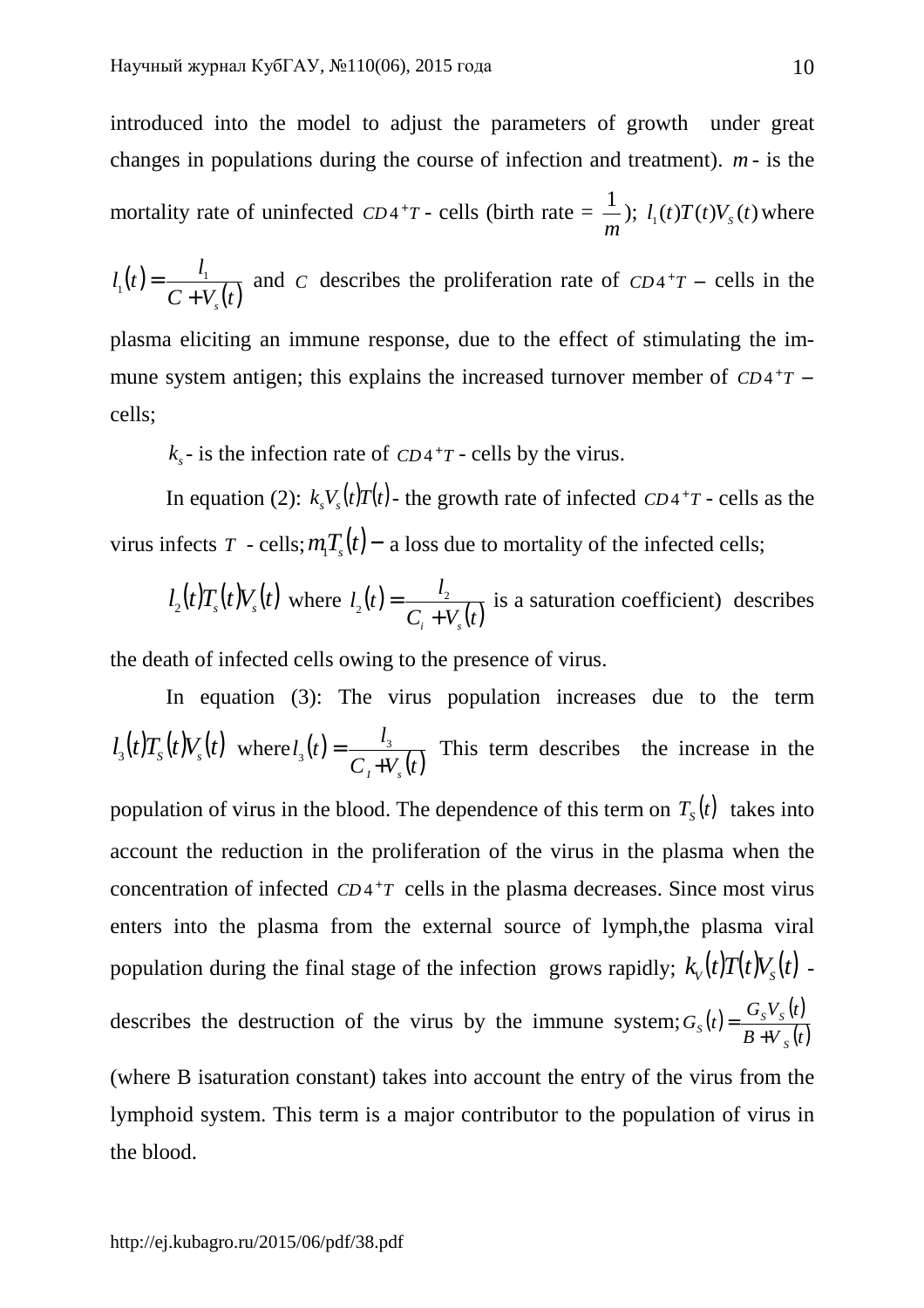| Symbol                        | Description                                                                                                     | Value                          |
|-------------------------------|-----------------------------------------------------------------------------------------------------------------|--------------------------------|
| $\mathfrak{m}$                | Mortality rate of uninfected $CD4^+T$ cells                                                                     | 0.005/day                      |
| $m_{\scriptscriptstyle 1}$    | Mortality rate of infected $CD4^+T$ cells                                                                       | 0.25/day                       |
| k,                            | The rate at which $CD4^{\dagger}T$ cells are infected by sensitive<br>virus                                     | $0.0005$ mm <sup>3</sup> / day |
| k.,                           | The rate at which $CD4^+T$ cells are affected by resistant<br>virus                                             | $0.0005$ mm <sup>3</sup> / day |
| $k_{\varphi}$                 | Loss of virus caused by immune response                                                                         | $0.0062mm^3$ / day             |
| $l_{1}$                       | The rate of reproduction of uninfected $CD4^+T$ cells                                                           | 0.025/day                      |
| l <sub>2</sub>                | The rate of reproduction of infected $CD4^+T$ cells                                                             | 0.25/day                       |
| $l_{\scriptscriptstyle 3}$    | The rate of reproduction of virus in the blood                                                                  | 0.8/day                        |
| $G_p$                         | External parameter of lymphoid sensitivity virus                                                                | 41.2mm <sup>3</sup> /day       |
| $G_{\rm sc}$                  | External parameter oflymphoid resistivity virus                                                                 | $41.2mm^3$ / day               |
| $V_0$                         | Threshold resistance                                                                                            | 0.5/mm <sup>3</sup>            |
| $\mathbf{q}$                  | The proportion of resistance virus obtained as a result of<br>normal reproduction of virus                      | $10^{-7}$                      |
| C                             | Saturation ratio of uninfected $CD4^+T$ cells                                                                   | 47.0/mm <sup>3</sup>           |
| $c_{\rm r}$                   | Saturation ratio of infected $CD4^+T$ cells                                                                     | $47.0/mm^3$                    |
| $\boldsymbol{B}$              | Saturation ratio of external virus source                                                                       | $2.0/mm^3$                     |
| $B_{\scriptscriptstyle{K}}^-$ | Saturation ratio of $CD4^+T$ cell source                                                                        | 13.8/mm <sup>3</sup>           |
| $S_1$                         | Influx of $CD4^+T$ cells in the absence of virus                                                                | $4.0mm^3$ day                  |
| $S_{2}$                       | Decrease of influx of $CD4^{\dagger}T$ cells                                                                    | $2.8mm^3$ day                  |
| $c_{1}$                       | Treatment parameter inhibiting the rate of distribution of                                                      | 0.5                            |
|                               | $CD4^+T$ cells by the virus                                                                                     |                                |
| $c_{\rm z}$                   | Treatment parameter inhibiting the rate of inflow                                                               | 0.25                           |
| $c_{\rm x}$                   | Treatment parameter, the maximum inhibition rate of inflow<br>of the virus from an external source of lymphoid. | 0.15                           |

Table1: List of Constants and Parameters

# **6. NUMERICAL SIMULATION AND ANALYSIS**

Using MathCAD, we employed Runge Kuta method of order 4 to obtain our simulations. With the initial condions as given above, we investigate the influence of Vs(0) at the initial time. Figures 3a, b, and c show the results of numerical integration of the model equations  $(3.1)$  -  $(3.3)$ , reflecting the course of infection in the absence of treatment.Our calculations with identical initial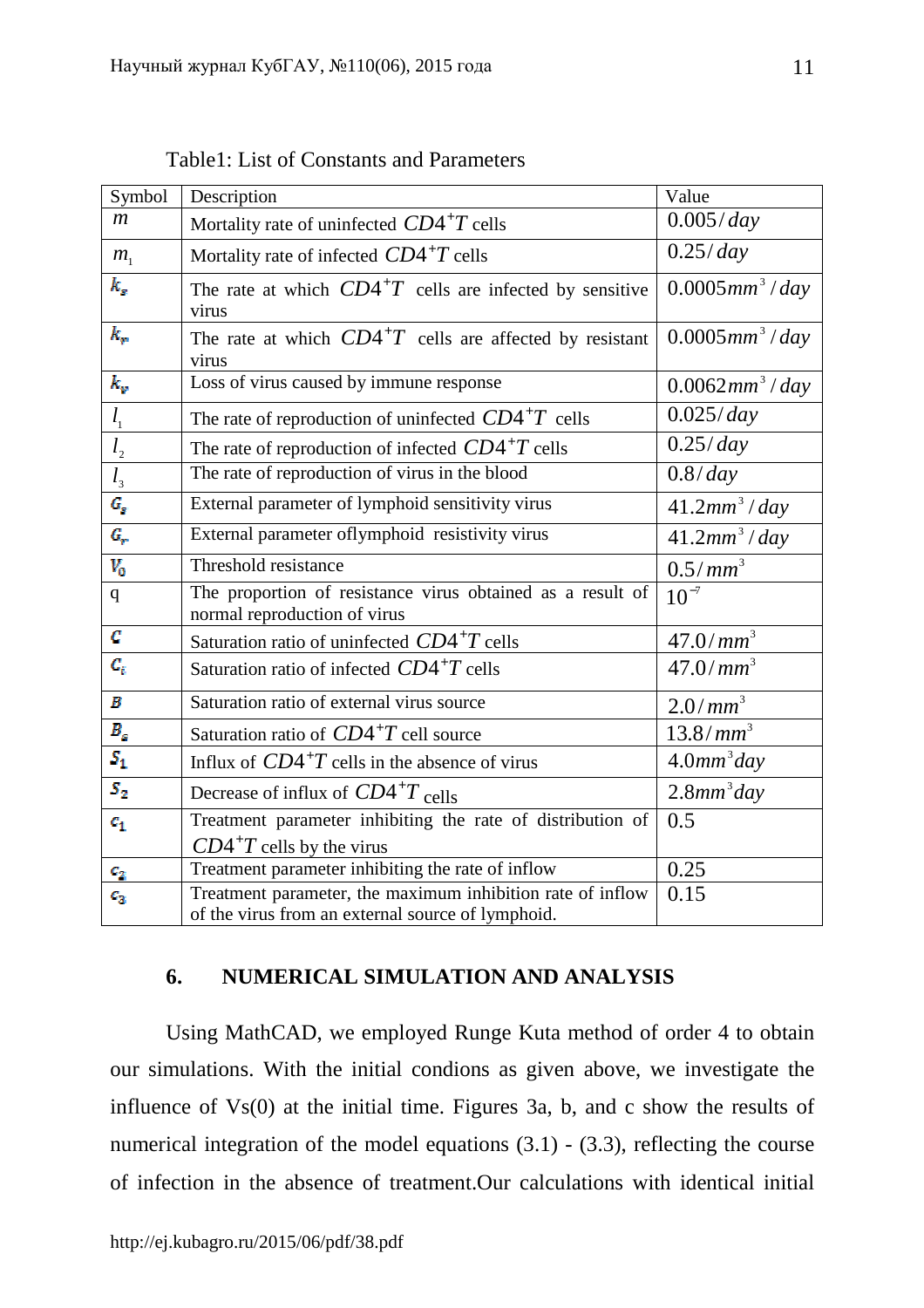conditions showed an exact match with the calculations of the authors in the model [15, 25]. This fact serves for us as check of correctness of our computing work with models from [15, 25]. Below are the results of our simulations.



3a) Graphical simulations of uninfected  $CD4^+T$  cells against time for the equations (1-3)

- In Figure 3a, b, and c the curves
- "1" represents the instance at which  $V<sub>s</sub>(0) = 0.001$
- "2" represents the instance at which  $V<sub>S</sub>(0) = 0.1$
- "3" represents the instance at which  $Vs(0) = 10$
- "4" represents the instance at which  $V<sub>S</sub>(0) = 50$

In figure 3a, all the curves show depletion of the T cells after acute viremia in the first few days following seroconversion. However, the figure shows that "4" progresses faster than "3", "2" and "1" respectively. Furthermore "4" shows a sharp decent before progressing steadily as *t*increases. In contrast however, "1" shows an increase turnover before making a downward steady decline. Thus Figure 3a shows that they could be remission in the immune system if V(0) is reduced considerably, that is making the external source very low since it is the main source of the viral load.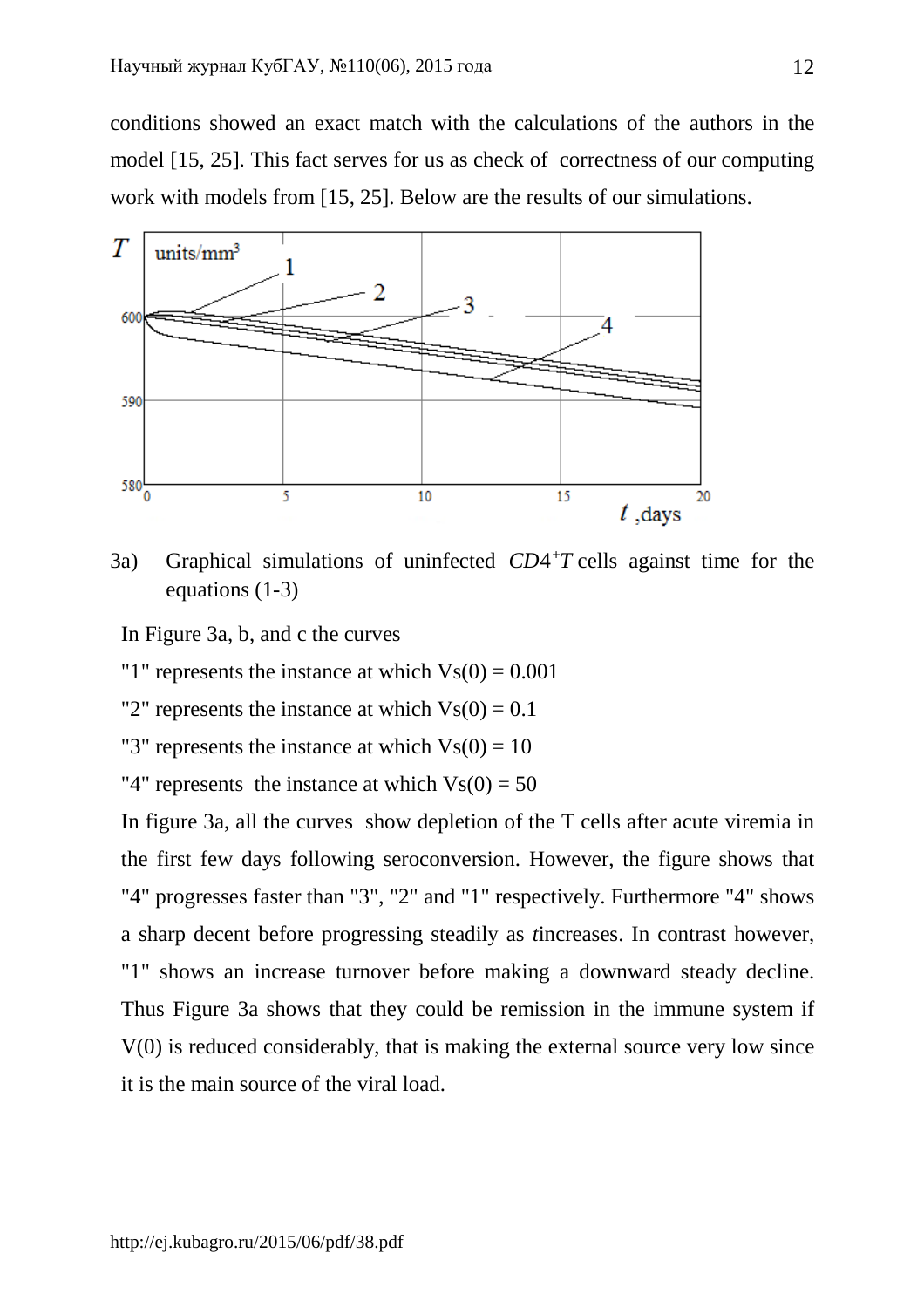

3b) Graphical simulations of infected T cells against time for the equations (1-3)

In Figure 3b we investigate the effects of  $V<sub>s</sub>(0)$  on the infected T cells. The curves show that at the beginnig  $Ts(0) = Vs(0) = 0$ . Following primary viremia, the infected T cells progress in direct proportion with respect to time. The graphs however show that the infected T cells irrespective of initial viral load, grows and stabilizes at a certain point. Thus, curves 1, 2,3,and 4 converge after some numberof days and become steady as t increases.



3c) Graphical simulations of virus cells against time for the equations (1-3)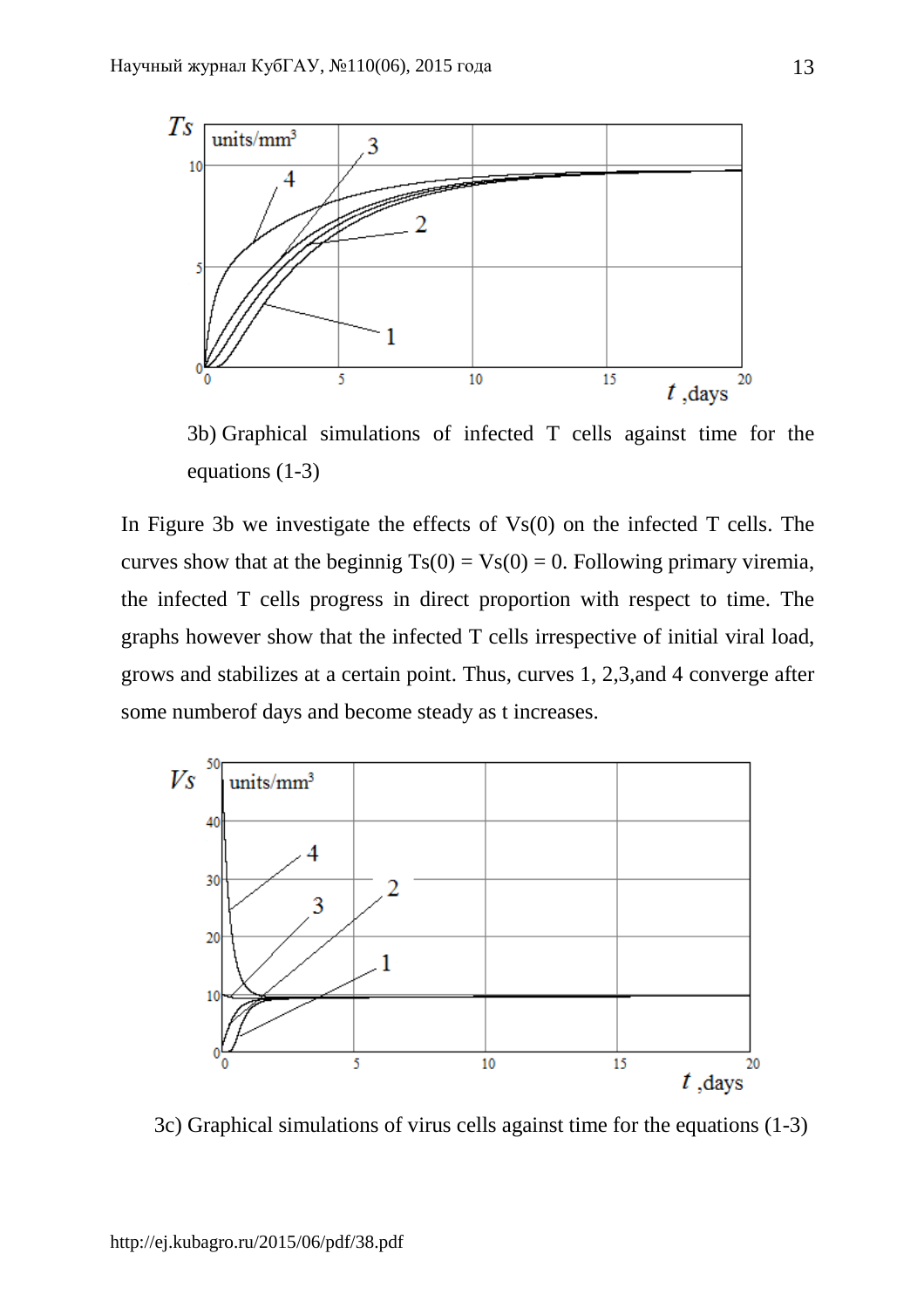In Figure 3c the simulations "1" and "2" show the capacity of the virus to grow very quickly from extremly low levels. This means that 0 viral level is unstable since they is a large viral influx from the limph system . "4" shows that the immune system is able to respond and bring down the viral load. We observe that "1", "2" and "4" converge to "3" as *t* increases. This observation is consistent with recent clinical findings that disease prognoses is correlated to a set point of viral level established in each patient soon after initial viremia and viral levels and replication remain relatively stable after the set point.

As shown in [15], the curves of Fig. 3a,b,c are consistent with the results of clinical trials of HIV [26, 6, 27, 28]. After a period of acute infection during the first few weeks after seroconversion, the number of  $CD4^+T$  cells gradually decline from approximately from 600–800*units/mm*<sup>3</sup> to zero over a period of time equal to approximately 10 years (normal number of  $CD4+T$  cells varies in the range of  $800 - 1000$ *units*/*mm*<sup>3</sup>) [6, 28]. The decline of *T* is more rapid in the early stage of infection [27] (wherein infected  $CD4+T$  cells  $(Ts)$  constitute up to 4% of the total number of  $CD4+T$  cells  $T$  [26] ). The life expectancy of infected  $CD4+TT$  *Ts* cells is approximately equal to two days [18]. After an initial period of acute infection, virus increases from below 50*units/mm*<sup>3</sup> to 1000*units*/*mm*<sup>3</sup> or more during the variable course of infection with a sharp increase towards the end of the symptomatic phase [6].The life span of a virus outside the cell is about 7.2hrs [21].

In order to gain insight into the immune response to the replicating virus in the model, we herein examine some of the parameters. In this model, the rate of multiplication of the uninfected  $CD4+T$  – cells and virus is govern by the given differentials equations. The response by the immune system which brings about an interesting competition between the populations can be effective only if  $k_v > l_3$  and  $l_1 > m$ . This means that the reproduction of the uninfected *CD*<sup>4+</sup>*T* cells  $(l_1)$ (the rate of reproduction of the virus)  $(l_3)$  becomes arbitrary large as the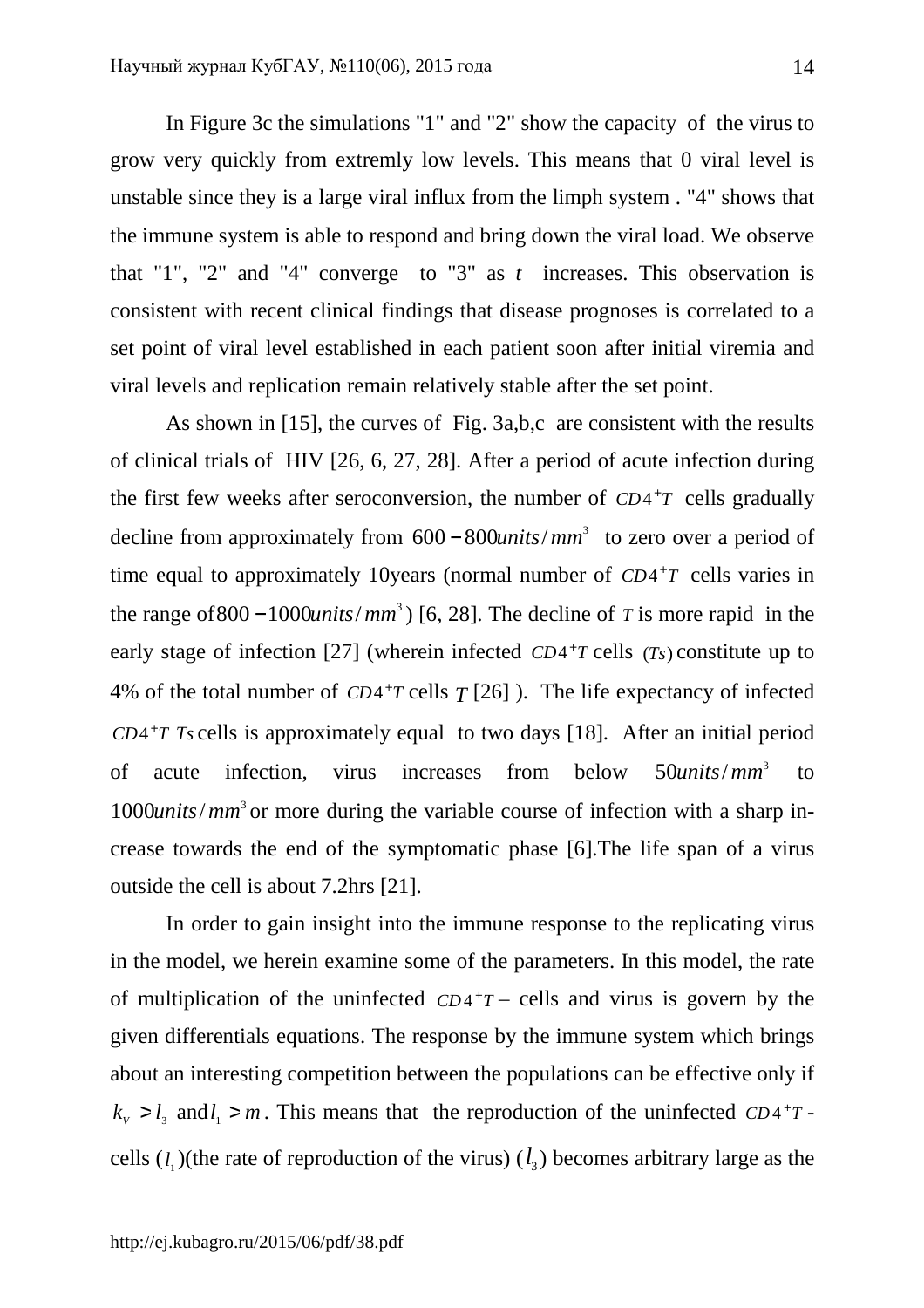concentration of the virus( uninfected  $CD4+T$  - cells ) become large. We remark that in the model, it is not possible to totally eliminate the virus, that is to make the virus concentration go to zero. However, it is possible to reduce the virus concentration to a very low level. If  $k_v = l_1 = 0.25$ , periodic fluctuation of virus and the uninfected  $CD4+T$ - cells are observed; if  $l_1 > k_v$ , both populations execute damp oscilations and approach a steady state, in which it could be said that virus is present but prevented from multiplying by the  $CD4+T$ - cells, if  $k_v$  <  $l_1$  both concentration execute oscilation of increasing amplitude. The term  $G<sub>s</sub>$  which is the external inpute of virus from compartments outside the blood exerts a major influence upon the virus population. As the parameter  $G_s$ increases, the qualitative behaviour of the system changes. Thus, if the parameter $G<sub>s</sub>$  is kept very low the system can eradicate infection.

### **7. Conclusion**

In this paper, we sought numerical solutions of a system of differential equations which explains the dynamics of the immune system and HIV in the absence of treatment. Our simulation results are in agrement with the results in typical HIV course. Eradication is made difficult because persistent infection is maintained in reservoirs including the lymph system. Furthermore, it was shown that as the disease develops, a certain level of stability does not depend on the initial concentration of infestation. Our simulation results show that if the viral load is kept very low remission will occur.

#### **REFERENCES**

- 1. Wodarz D., May R.M., Nowak, M.A. The role of antigen -independent persistence of memory CTL // *International Immunology*, 2000. 12, pp. 467-477.
- 2. Douek D., Roederer M, Koup R. Emerging Concepts in the Immunopathogenesis of AIDS //*Annu. Rev. Med,* 2009. **60**, pp. 471-84.
- 3. Wei X., Ghosh S.K., Taylor M.E., JohnsonV.A., Emini E.A. et al. Vird dynamics in human immunodeficiency virus type 1 infection // *Nature*, 1995.373, pp.117- 122.
- 4. Mbogo W.R., Luboobi L.S., Odhiambo J.W. Stochastic Model for Langerhans Cells and HIV Dynamics In Vivo // *Internationally Scholarly Notices*,V. 2014, Article ID 594617, p. 10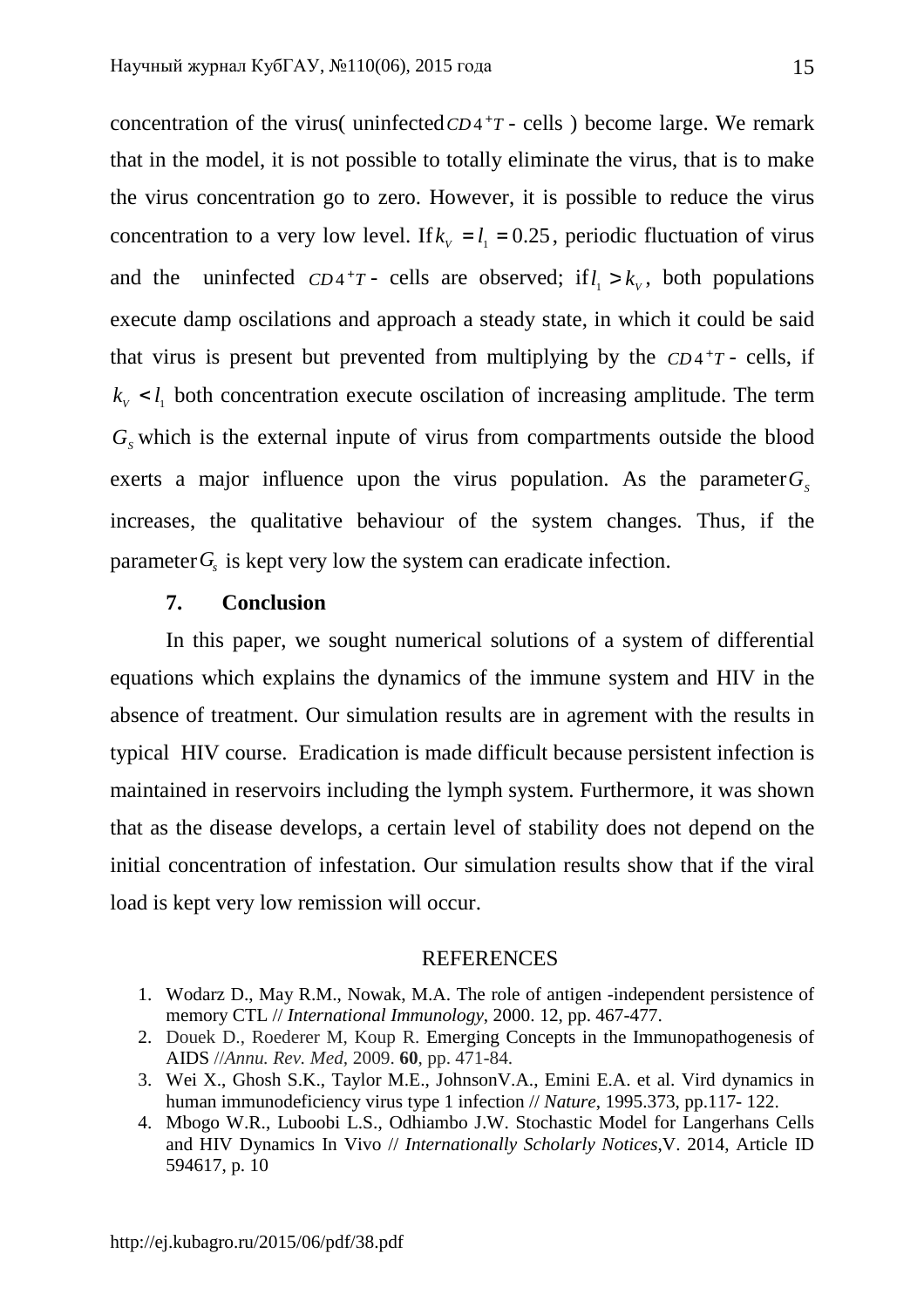- 5. Nowak M.A. How HIV defeat the Immune system // *Scientific American Journal*, 1995. 273, pp. 55-65.
- 6. Pennisi E., Cohen J. Eradicating HIV from a Patient: not just a dream? // *Science,*  1996. 272, pp. 1884.
- 7. Perelson A.S., Kirschner D., Boer R.D. Dynamics of HIV infection of CD4<sup>+</sup>T cells *// Mathematical Biosciences*,1993.114, pp. 81-125.
- 8. Perelson A.S. Modeling the interaction of the immune system with HIV. *In*  Mathematical and Statistical Approaches to AIDS Epidemiology, Lecture Notes in Biomathematics // *Springer, New York* Edited by Castillo-Chavez C. 1989.83, pp. 350- 370.
- 9. Kirschner D. Using Mathematics to understand HIV Immune dynamics // *Notice of the AMS*,1996. 43, 2, pp. 191-202.
- 10. Alizon S. Magnus C. Modeling the Course of an HIV Infection: Insights from Ecology and Evolution // *Viruses*, 2012. 4, pp. 1984-2013.
- 11. Havlir D.V., Richman D.D. Viral Dynamics of HIV: Implications for Drug Development and Therapeutic Strategies // *Anals of Internal Medicine*, 1996. 124, 11, pp. 984-994.
- 12. Kirschner D., Webb G.F. Understanding drug resistance for monotherapy treatment of HTV infection // *Bull. Mrzth. Biol*,1997.59, 4, pp. 763 -785.
- 13. Krischner D., Webb G.F. A Mathematical Model of combined Drug Therapy of HIV infection // *Journal of Mathematical Medicine*,Edinburg,1997.1, pp. 25-34.
- 14. What Is HIV / AIDS? Causes, Symptoms and Treatments (http://www.medicalnewstoday.com/articles/17131.php) 2013, accessed on 18 March 2015)
- 15. Kirschner D., Webb G.F. Resistance, Remission, and Qualitative Difference in HIV Chemotherapy // *Emerging Infectious Diseases*, 1997. 3,pp. 273-283.
- 16. Carr A. Toxicity of antiretroviral therapy and implications of drug development // *Nature Review Drug recovery*, 2003.2, pp. 624-634.
- 17. Hartmann, M. The side effect of antiretroviral therapy//*Pubmed*,2006. 11, pp.969-974.
- 18. Perelson A.S. Modeling Viral and Immune System Dynamics // *Nature Review Immunology*, 2002. 2, pp. 28-36.
- 19. HIV/AIDS & the Immune System (http://www.healthcommunities.com/hivaids/immune-system.shtml). 2014, accessed on 10 February 2015.
- 20. HIV/AIDS Facts (www.emedicinehealth.com/hivaids/article\_em.htm) 2013, accessed on 19 March 2015
- 21. Perelson A., Neumann A., Markowitz M., et al. HIV-1 Dynamics in vivo: clearance rate, infected cell lifespan, and viral generation time / /*Science*, 1996. 271, pp. 1582- 1586.
- 22. Schmitz JE, Kuroda MJ, Santra S, et al. Control of viremia in simian immunodeficiency virus infection by CD8+ lymphocytes // *Science*, 1999. 283, pp. 857-860.
- 23. CD8 T-cells in HIV infection (http://www.aidsmap.com/CD8-T-cells-in-HIVinfection/page/1393690/.) 2015, accessedon 20 January 2015.
- 24. Saah A.J., Hoover D.R., Weng S., Carrington M., Mellors J. et al. Association of HLA profiles with early plasma viral load, CD4+ cell count and rate of progression to AIDS following acute HIV-1 infection. Multicenter AIDS Cohort Study. // PubMed, 1998. 12, pp. 2107-2113.
- 25. Притыкин Д.А. Оптимальное управление математической моделью ВИЧ инфекции. Диссертация на соискание ученой степени кандидата Физикаматематические наук. Мосва, 2007,  $-110$  с.